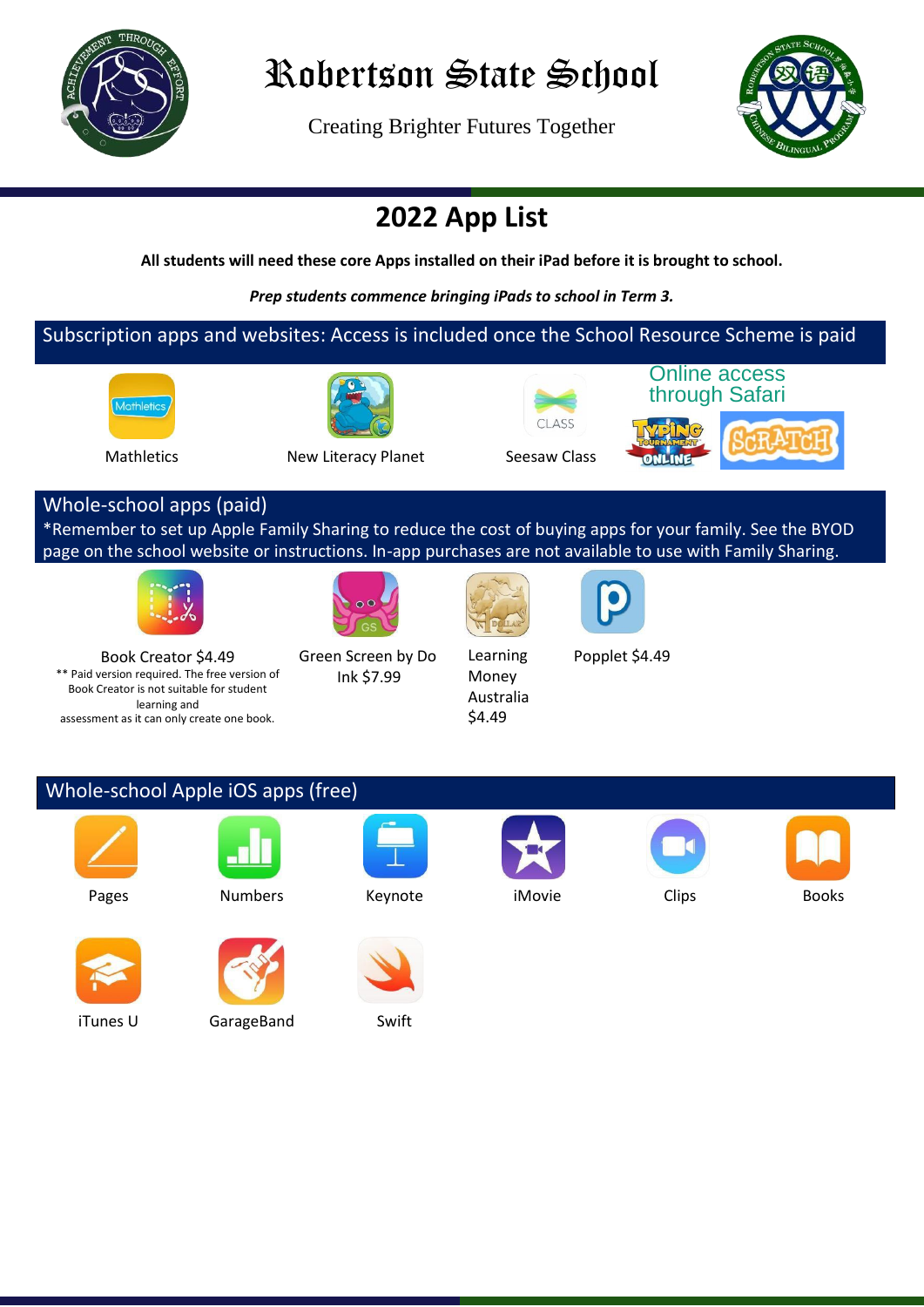

# Robertson State School

Creating Brighter Futures Together



### Whole-school apps (free)





Adobe Acrobat Tynker Pic Collage Dictionary.com Padlet Google Earth













Kids YAY – Learn Chinese

Counting Board \$1.49

 $3|4$ 

Year 1 Apps



Pattern Shapes Sphero Edu BlueBot

Linking Cubes \$2.99



















100 Yay! Sushi Monster ChatterPix Kids